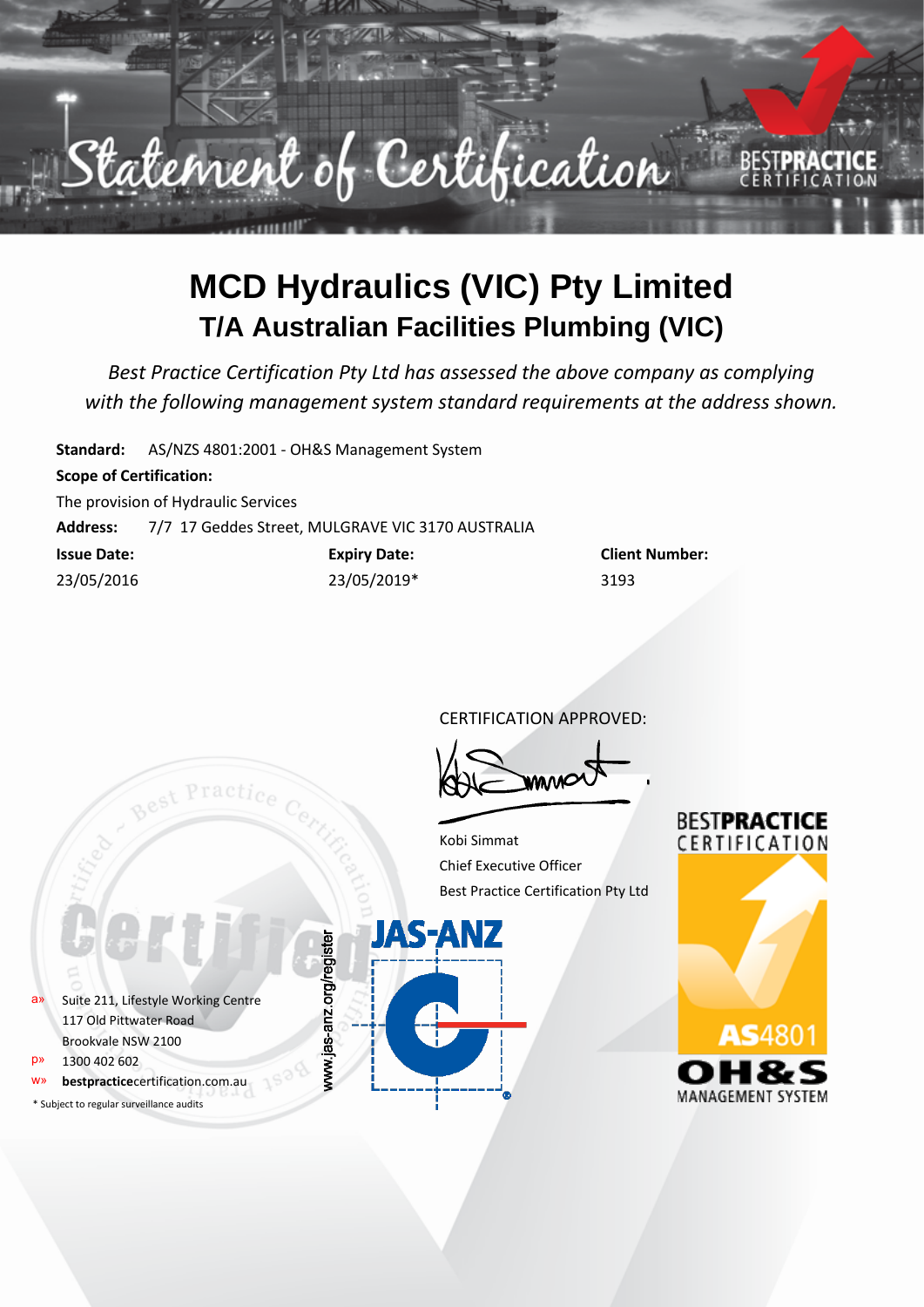

# **MCD Hydraulics (VIC) Pty Limited T/A Australian Facilities Plumbing (VIC)**

*Best Practice Certification Pty Ltd has assessed the above company as complying with the following management system standard requirements at the address shown.*

**Standard:** AS/NZS ISO 14001:2015 - Environmental Management System

#### **Scope of Certification:**

The provision of Hydraulic Services

**Address:** 7/7 17 Geddes Street, MULGRAVE VIC 3170 AUSTRALIA

| <b>Issue Date:</b> | <b>Expiry Date:</b> | Clien |
|--------------------|---------------------|-------|
| 23/05/2016         | 23/05/2019*         | 3193  |

**Client Number:** 

CERTIFICATION APPROVED:

Kobi Simmat Chief Executive Officer Best Practice Certification Pty Ltd

a» Suite 211, Lifestyle Working Centre 117 Old Pittwater Road Brookvale NSW 2100

- p» 1300 402 602
- bestpracticecertification.com.au
- \* Subject to regular surveillance audits